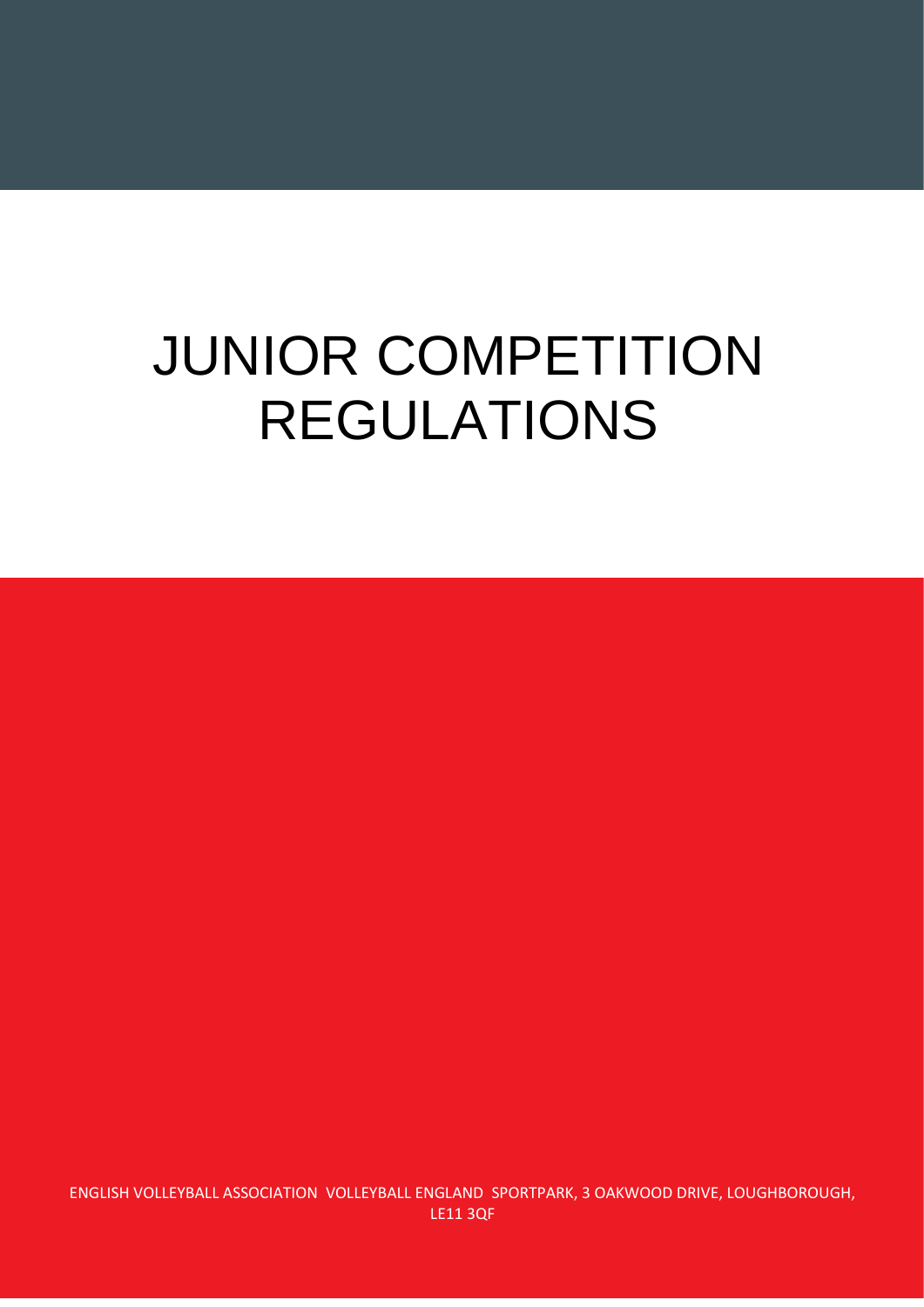### **Competitions Working Group**

<span id="page-1-0"></span>

|        | Lead and National Cup - James Murphy<br>M) 07909 896632<br>james.murphy@volleyball.co.uk                                   |
|--------|----------------------------------------------------------------------------------------------------------------------------|
|        | Super League - Keith McAdam<br>M) 07504 940747<br>keith_mcadam@hotmail.com                                                 |
|        | <b>Division 1 - Bill Boagey</b><br>H) 01216 809559 M) 07970 047011<br>billboagey@yahoo.co.uk                               |
|        | Division 2 Men - Simon Cowie<br>M) 07590 374937<br>cowiediver@aol.com                                                      |
|        | Division 3 Women - Sarah Hill<br>M) 07818 014054<br>sarahhill.volleyball@gmail.com                                         |
| Vacant | Division 2 Women and Division 3 Men - Competitions<br>O) 01509 227722<br>competitions@volleyballengland.org                |
|        | Referee Liaison - Martin Shakespeare<br>H) 01264 791671 W) 01264 886408 M) 07710 364354<br>martin.shakespeare@ntlworld.com |
|        | <b>Student Cup - Ade McGraa</b><br>M) 07050 163172<br>volleydinky@googlemail.com                                           |
|        | <b>Junior Competitions - Di Hollows</b><br>H) 01759 304494 M) 07918 141896<br>divolley@btinternet.com                      |
|        | Sitting Volleyball - Herman Prada<br>M) 07828 012375<br>PRADAHA@LSBU.AC.UK                                                 |
|        | <b>NVL/Cup Results - Geoff Hollows</b><br>M) 07918 636146<br>ve.resultsservice@btinternet.com                              |
|        | VE Staff Representative - Jonathan Moore<br>W) 01509 227727 M) 07737 461739<br>j.moore@volleyballengland.org               |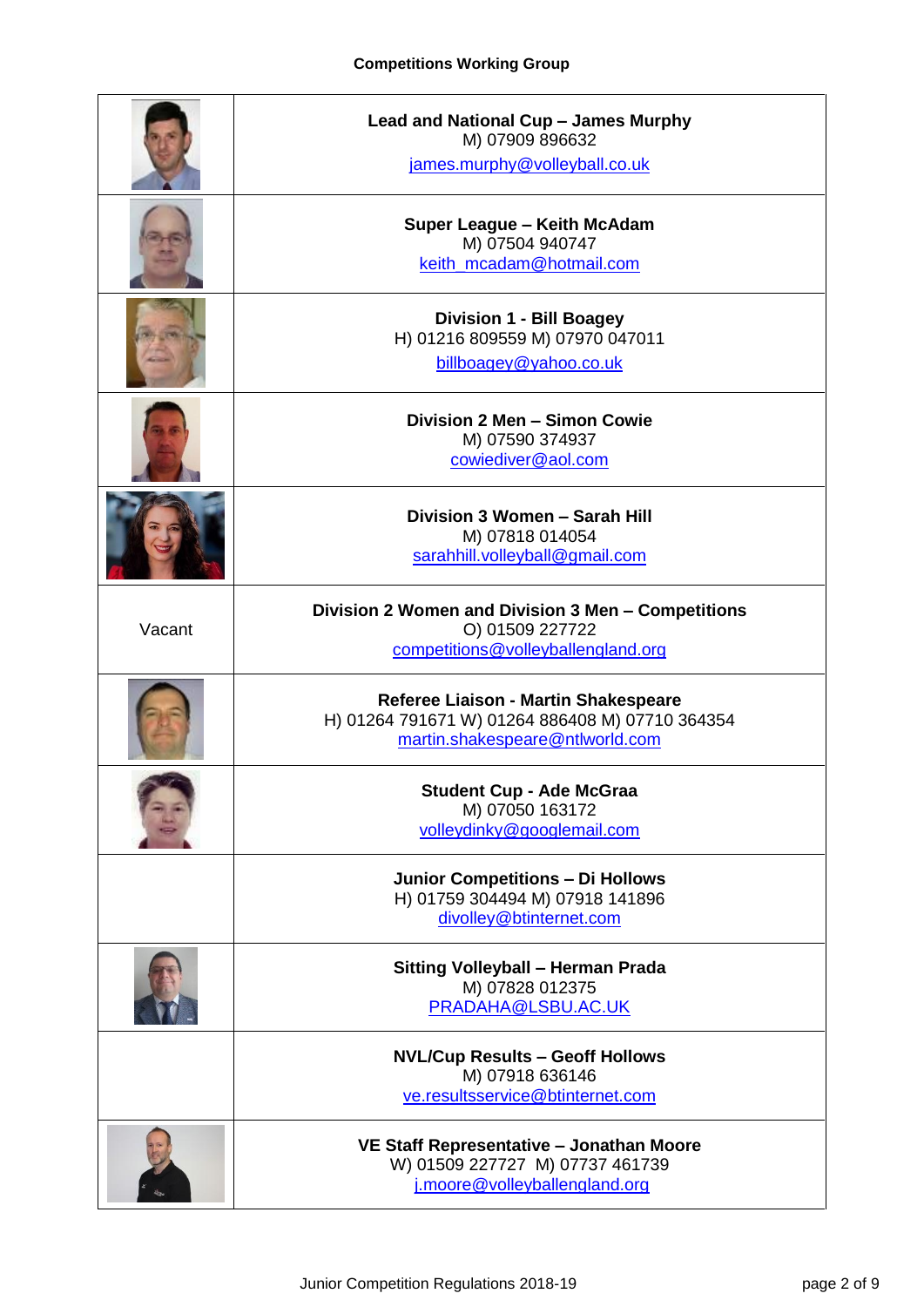## **Contents**<br>Competitions

| А.        |  |
|-----------|--|
| В.        |  |
| C.        |  |
| D.        |  |
| Е.        |  |
| F.        |  |
| G.        |  |
| Η.        |  |
| I.        |  |
| J.        |  |
| K.        |  |
| L.        |  |
| М.        |  |
| N.        |  |
| O.        |  |
| Ρ.        |  |
| Q.        |  |
| R.        |  |
| S.        |  |
| Τ.        |  |
| U.        |  |
| А.        |  |
| <b>B.</b> |  |
| C.        |  |
| D.        |  |
| А.        |  |
| В.        |  |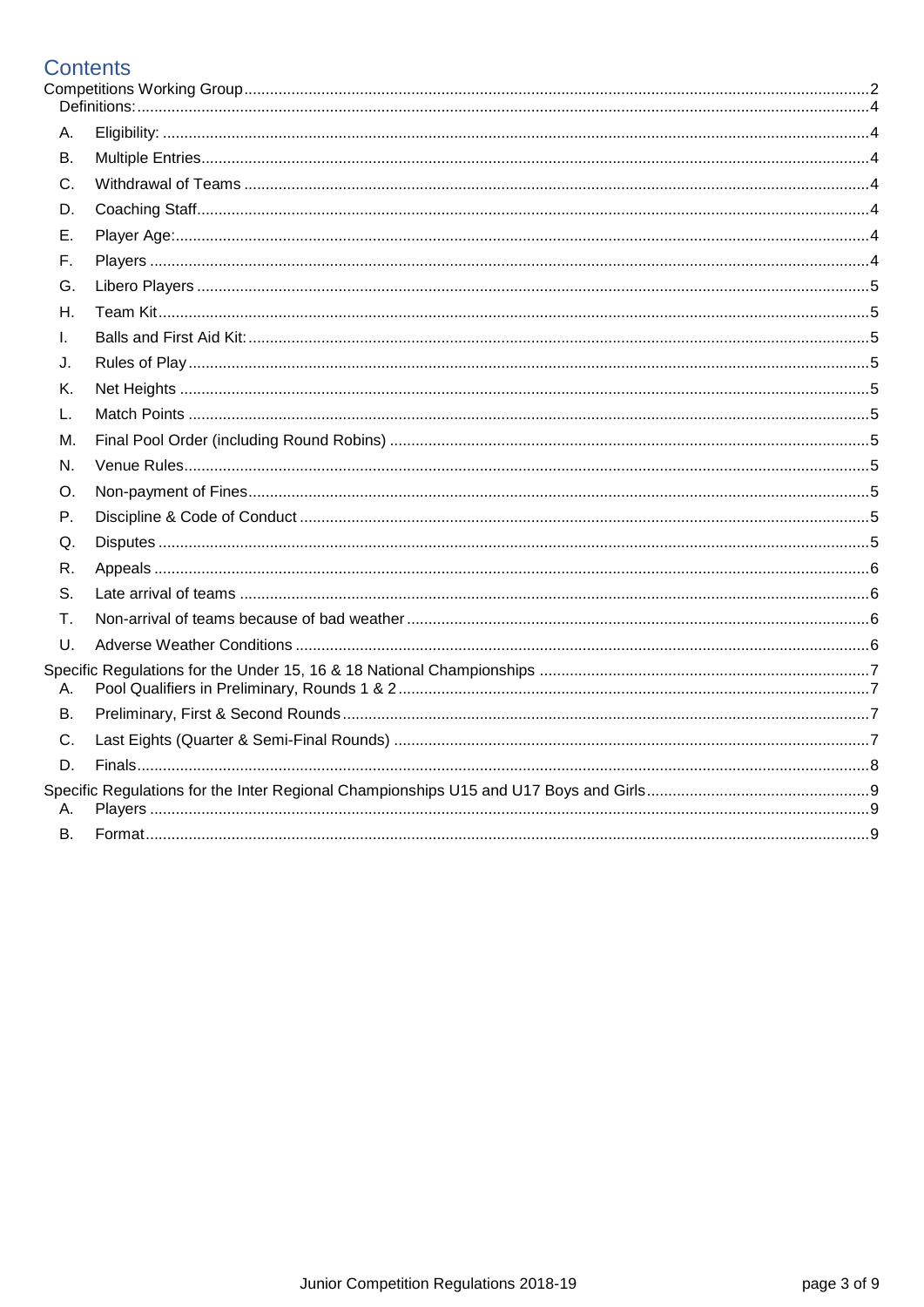The FIVB Rules of the Game (2017-2020) will apply unless modified by the Regulations below.

General Regulations applied to all Junior Competitions and Events organised by the Volleyball England. Exceptions can be applied to any Competition or Event in the specific Regulations of that Competition or Event.

#### <span id="page-3-0"></span>**Definitions:**

- 1. In this document "Organisation" means School, College, Club, or Region. The constituted organisation to which teams belong.
- 2. Unless explicitly described otherwise, "Lead" means, the individual named by the Competitions Working Group as being in charge of the event at any particular location. It could be the organiser of a round, a deputy for the Competition Lead or the Competition Lead him/herself.

#### <span id="page-3-1"></span>A. **Eligibility:**

1. All Organisations must be currently affiliated to Volleyball England.

#### <span id="page-3-2"></span>B. **Multiple Entries**

- 1. An Organisation may enter more than one team in same competition.
- 2. Teams will be named 'A', 'B' in order of strength
- 3. Once a team has been knocked out, a player may play up, but may not play down.
- 4. No player may play for more than one team in any one round of a competition.
- 5. Matches between 'A' 'B' 'C' etc teams from the same Organisation in the same pool are played first.

#### <span id="page-3-3"></span>C. **Withdrawal of Teams**

- 1. Any Organisation wishing to withdraw from any competition it has already entered, at whatever stage of the competition, must give at least 14 days' prior notice, in writing, to the relevant Competition Lead and the Volleyball England HUB.
- 2. Failure to do so may result in that Organisation being required to pay a fine together with a surety for the following season's competitions.
- 3. Teams failing to arrive on the day of the competition will be fined £50.00 and have any grant or financial assistance already awarded withdrawn, dependent on relevant circumstances.

#### <span id="page-3-4"></span>D. **Coaching Staff**

- 1. All individual schools, academies, and colleges that enter the Age Group competitions must either be coached by a member of staff from that school, academy or college or by a qualified coach who is registered with Volleyball England. It is strongly recommended that any member of a school, academy or college staff who chooses to coach should obtain the Level 2 Volleyball England coaching qualification.
- 2. A qualified coach who is registered with Volleyball England should coach all club teams. It is recommended that the coach should hold at least a Level 2 qualification.
- 3. Coaches must produce their current Volleyball England registration card or number when handing in their team list at the start of each round.
- 4. All coaches and bench personnel whether teachers or club coaches should have a completed DBS check, ideally through Volleyball England. Information and guidance about DBS checks is available from [Volleyball England,](http://volleyballengland.org/about_us/safeguarding__club_welfare) please email [safeguarding@volleyballengland.org](mailto:safeguarding@volleyballengland.org) for more information.

#### <span id="page-3-5"></span>E. **Player Age:**

1. Ages are as at  $1^{st}$  September in the season of the competition, e.g. U15 on  $1^{st}$  September etc. This is in line with School Years.

#### <span id="page-3-6"></span>F. **Players**

- 1. Separate competitions for Boys and Girls will be held in all age groups.
- 2. Girls may NOT play in Boys competitions (and vice versa).
- 3. All players must be bona fide members of their Organisation. (i.e. they must play/train regularly with that Organisation, normally weekly).
- 4. All players must be listed on the team sheet presented at the start of each round, with their date of birth clearly shown.
- 5. Schools and colleges shall have first call on players before club and academy teams.
- 6. No player may play for more than one Organisation / Team in each competition.
- 7. Players may play for different Organisations in different competitions (e.g. school 'X' in Under 16 & club 'Y' in the Under 18's).
- 8. If a player is not in attendance at any specific round they must have their name deleted from the team list at the end of the round.
- 9. Players will become cup tied if their name appears on any team sheet, whether they play or not.
- 10. Only players who have been on a validated team sheet in a previous round or, have been registered as a named player for the Organisation since the start of the season, may play in the Final of any Competition.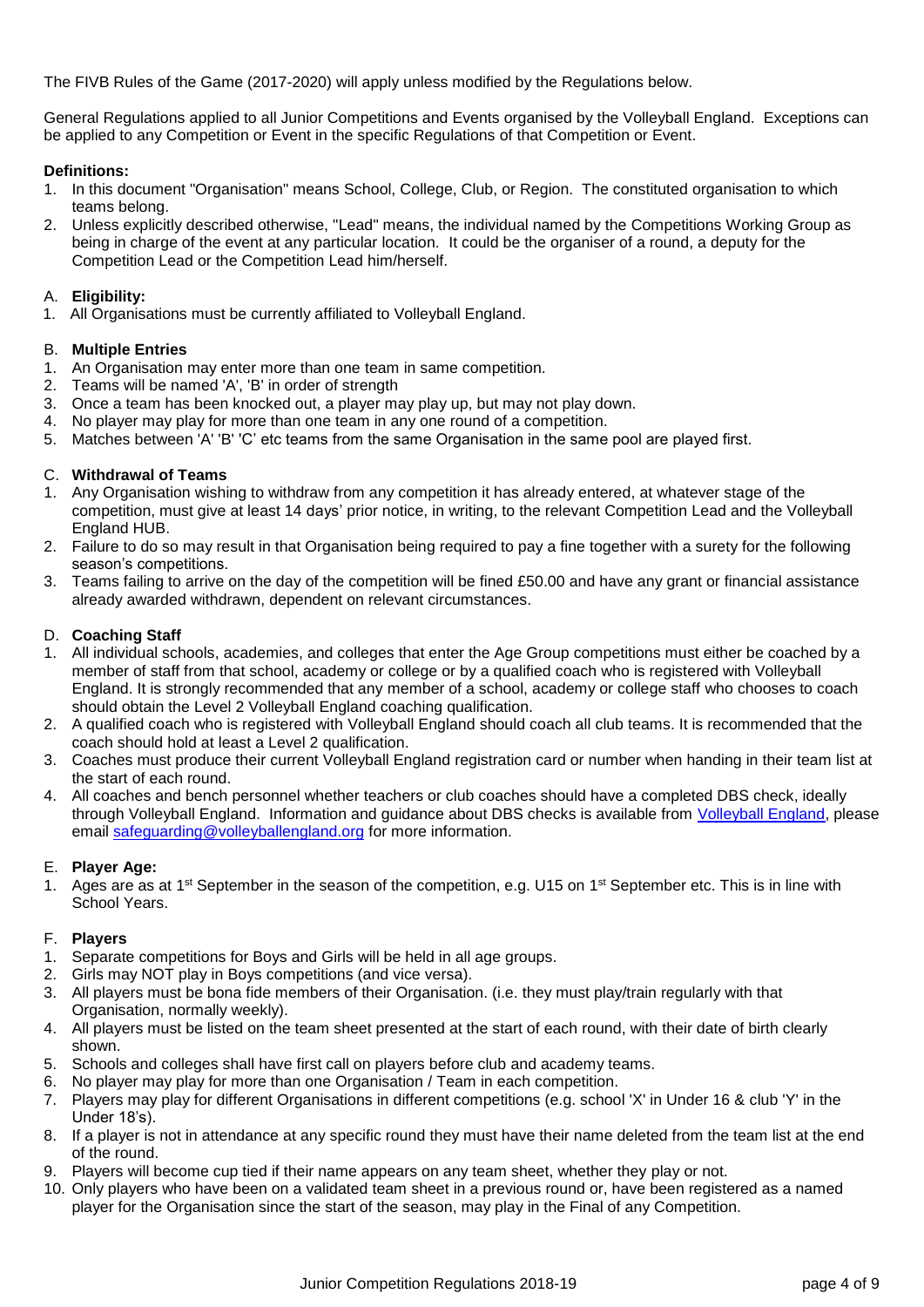#### <span id="page-4-0"></span>G. **Libero Players**

1. Teams may list multiple Liberos, and these can be changed between matches. However only 2 can be used in any given match.

#### <span id="page-4-1"></span>H. **Team Kit**

- 1. Ideally, shirts (numbered front & back) and shorts shall be uniform.
- 2. Numbers shall normally be as per FIVB rules.
- 3. In the earlier stages of competitions, players not in uniform shorts and numbered shirts may be allowed to play at the discretion of the Competition Lead.

#### <span id="page-4-2"></span>I. **Balls and First Aid Kit:**

- 1. Teams should bring their own warm-up balls. If a match ball is not provided, the teams playing should provide a match ball.
- 2. Each Team should bring a first aid kit to all rounds.

#### <span id="page-4-3"></span>J. **Rules of Play**

1. The games will be played under FIVB rules except where modified by the Volleyball England Regulations of Competition, or the regulations of individual Competitions as indicated below.

#### <span id="page-4-4"></span>K. **Net Heights**

| Under 14 Girls | 2.15 metres | Under 14 Boys                    | 2.15 metres |
|----------------|-------------|----------------------------------|-------------|
| Under 15 Girls | 2.17 metres | Under 15 Boys                    | 2.24 metres |
| Under 16 Girls | 2.24 metres | Under 15 Boys IR / Under 16 Boys | 2.35 metres |
| Under 17 Girls | 2.24 metres | Under 17 Boys                    | 2.43 metres |
| Under 18 Girls | 2.24 metres | Under 18 Boys                    | 2.43 metres |

#### <span id="page-4-5"></span>L. **Match Points**

- In all pool matches, match points will be awarded as follows:
- 1. Win 2 points.
- 2. Lose 0 points.
- 3. Draw (Where appropriate) 1 point.

#### <span id="page-4-6"></span>M. **Final Pool Order (including Round Robins)**

- 1. Shall be decided on total match points.
- 2. Sets Difference (sets for minus sets against).
- 3. Points Difference (points for minus points against).
- 4. Match between the two teams.

#### <span id="page-4-7"></span>N. **Venue Rules**

- 1. All participants should respect the rules of venues in use for events.
- 2. These rules can include:
	- The wearing of footwear with non-marking soles.
	- Taking food into the arena.
	- Drinks should only be carried in non-spill containers.
	- All venues should be left in the same tidy state as found.

#### <span id="page-4-8"></span>O. **Non-payment of Fines**

1. Failure to pay an issued fine may lead to entry being refused from future Volleyball England competitions.

#### <span id="page-4-9"></span>P. **Discipline & Code of Conduct**

- 1. It is a condition of entry to all Junior Competitions that teams shall adhere to the Players [Code of Conduct.](http://volleyballengland.org/~media/docs/Volleyball%20England%20Code%20of%20Conduct.pdf)
- 2. Players, Coaches, Bench Personnel and Team Managers of all competing teams shall behave in a manner that is not likely to bring the game of Volleyball into disrepute.
- 3. The Competitions Working Group shall have the power to take appropriate action against any affiliated Organisation, Player, Coach, Bench Personnel or Team Manager within its jurisdiction.
- 4. Suspensions shall be valid throughout all Volleyball England competitions in England.
- 5. Any Player, Coach, Bench Personnel or Team Manager expelled or disqualified at any stage of any Junior Competition shall be automatically suspended for the next match in any of the competitions and the matter shall be referred to the Competitions Working Group.
- 6. Each Organisation that enters competitions is also responsible for the behaviour of its spectators and may be given a sanction or fine by the Competitions Working Group in the case of unacceptable behaviour by those spectators.

#### <span id="page-4-10"></span>Q. **Disputes**

1. In tournament or multi-round style competitions where more than one round is played on either the same day or weekend, in order to complete the day/weekend matches, the decision of the Competition Lead shall be final.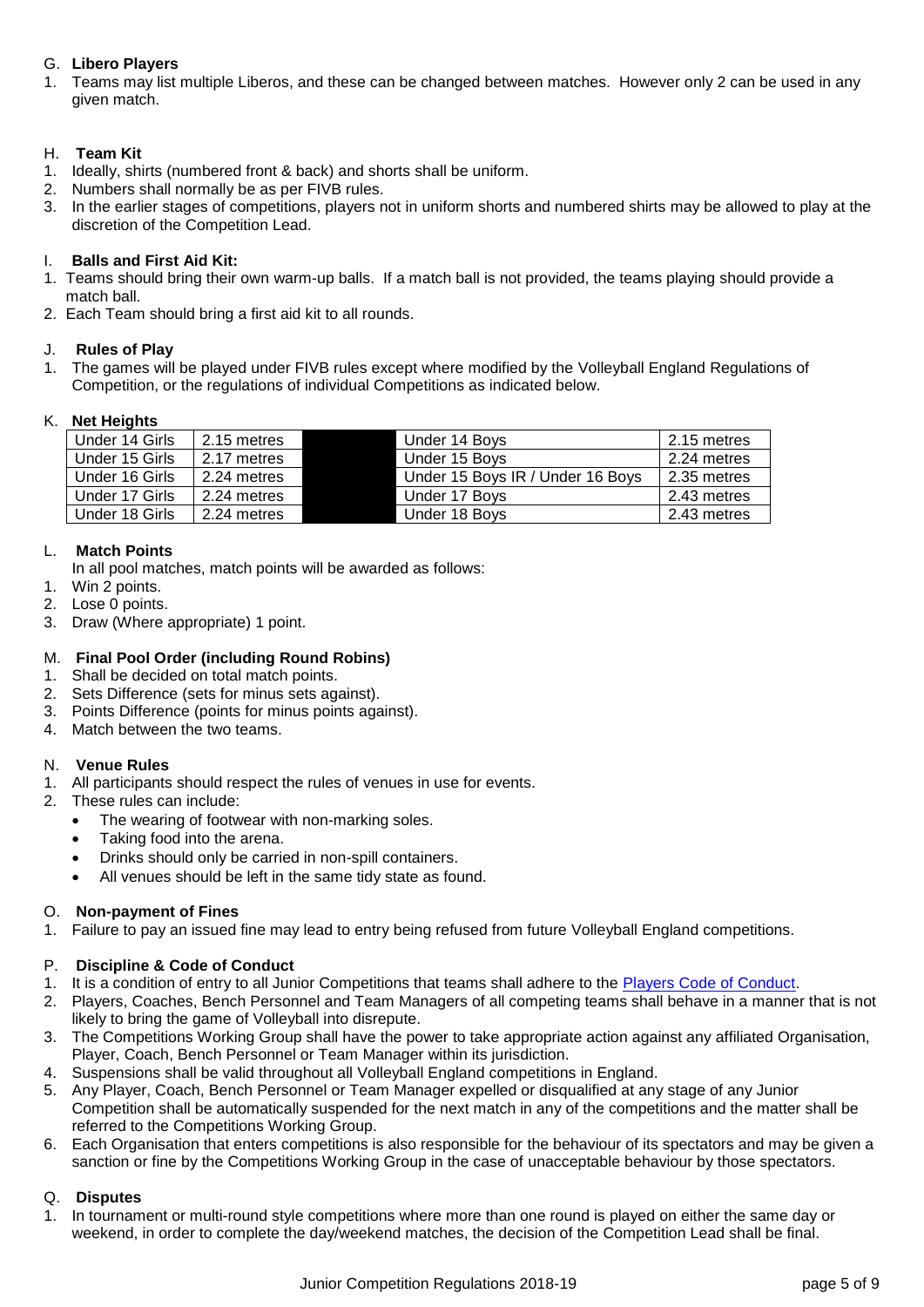- 2. Any team wishing to dispute the results of matches at any stage of any competition must bring it to the attention of the Competition Lead at the time the result is handed in, and at that time make their protest in writing.
- 3. Any Team that wishes to dispute the results of matches (or other matters) at any stage of any competition, shall forward its complaint, in writing, to the Competition Work Stream Lead within 7 days of the dispute. A fee of £100.00 must accompany the letter. The fee will be refunded if the dispute is found in favour of the disputant.

#### <span id="page-5-0"></span>R. **Appeals**

There shall be the right of appeal to the Competitions Working Group against the ruling of the Competition Lead. The final right of appeal against the decision of the Competitions Working Group shall be to the English Volleyball Association Judicial Panel under item 7 of the EVA Framework Document whose decision shall be final.

#### <span id="page-5-1"></span>S. **Late arrival of teams**

- 1. Teams arriving less than 20 minutes late for a pool match will forfeit the right to a warm-up and time outs in the first set that will be played immediately.
- 2. Teams arriving more than 20 minutes late for a pool match will forfeit the first set 25-0. If the team is not ready within a further 20 minutes then they will forfeit the match 2-0, 25-0 and 25-0.

#### <span id="page-5-2"></span>T. **Non-arrival of teams because of bad weather**

- 1. On the day: If the weather makes travel impossible, the coach should contact the Lead for the Competition by phone as soon as possible.
- 2. If a team fails to arrive at a preliminary, first / regional or second / divisional round Pool because of bad weather, it will be eliminated, but may appeal under the following conditions:
	- a) If only one team qualifies from that pool, then there is no appeal.
	- b) If more than one team qualifies from that pool, then a play-off against the last qualifier may be arranged provided that:
	- i) The host team has been informed of the absentee team's non-arrival.
	- ii) The relevant Competitions Lead is notified in writing within 48 hours.
	- iii) The appeal letter includes a contact telephone number, written/photocopied confirmation from the AA or RAC that it was inadvisable to travel and a surety of £100 (payable to the English Volleyball Association).
- 3. The Competitions Working Group will then decide whether the appeal is valid. If the appeal rules in favour of the appellant team then the bottom qualifier will then be asked to arrange a play-off at its chosen time and venue; and the appellant team will pay the full cost of the match - (Court hire, travel, Officials etc.) (The surety will go towards this cost).
- 4. If a team fails to arrive at a Last Eight's, Inter Regionals or Finals, it will be eliminated.

#### <span id="page-5-3"></span>U. **Adverse Weather Conditions**

- 1. In the event of a competition being cancelled or a team(s)/player's inability to attend a competition(s) due to circumstances beyond the control of Volleyball England, the Association will not be liable for any costs associated to the team(s) or individuals as a consequence of the cancellation or non-attendance (venue hire, hotel accommodation or transportation etc).
- 2. Volleyball England will advise participants as soon as possible of any cancellations or amendments to competitions due to severe weather conditions, safety concerns or any other reason resulting in a competition being cancelled.
- 3. It is the club's responsibility to ensure that any concern over safety and the inability to attend a competition is notified immediately to Volleyball England. Should an event be cancelled, all affected persons must be notified immediately.
- 4. If unsure as to the course of action to take, please seek advice from the Volleyball England Competition and Events team.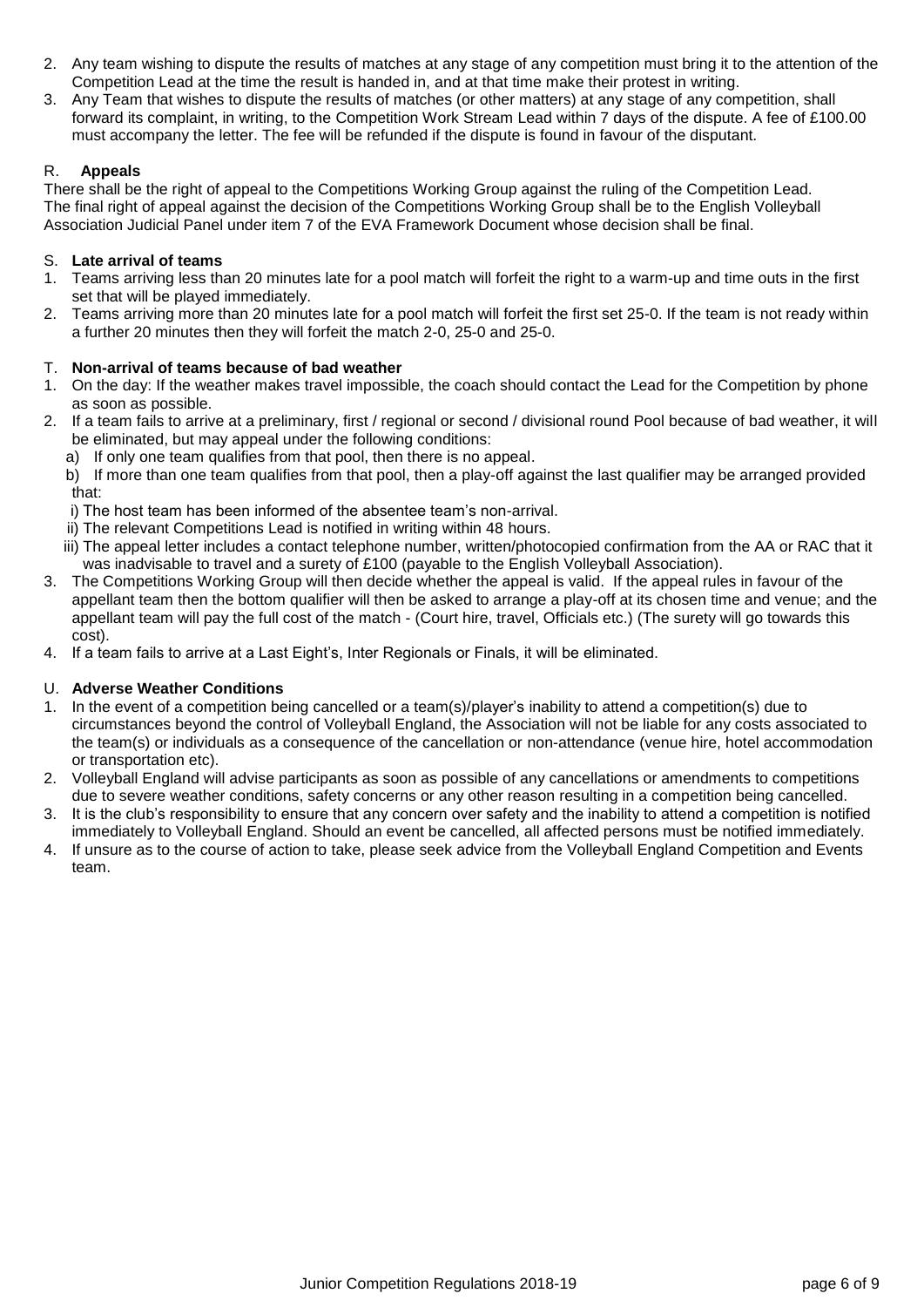#### **Specific Regulations for the Under 15, 16 & 18 National Championships**

#### <span id="page-6-1"></span><span id="page-6-0"></span>A. **Pool Qualifiers in Preliminary, Rounds 1 & 2**

- 1. Pool Winners will automatically qualify for the next round.
- 2. Runners-up (where there is more than one qualifier designated in advance) will also progress.

#### <span id="page-6-2"></span>B. **Preliminary, First & Second Rounds**

- 1. Preliminary Rounds will only be used when the number of entries requires another round and entries shall be divided geographically into pools of 3 to 6 teams. These will normally be limited to novice teams.
- 2. Round 1 entries will be divided geographically into pools of 3 to 6 teams. These will normally be limited to less experienced teams but if no preliminary round is staged, novice teams will also enter the competition in this round.
- 3. Round 2 will consist of 4 pools with 2 seeded teams in each. The seeded teams will be:
	- a) In the Under 15 Competition there will be no seeding.

b) In the Under 16 Competition, the four semi-finalists from the previous season's Under 15 & Under 16 Competitions.

c) In the Under 18 Competition, the four semi-finalists from the previous seasons Under 16 & Under 18 Competitions.

- 4. The Competitions Lead shall nominate a school, college, club or individual to organise these pools on behalf of the Competitions Working Group.
- 5. No pool shall commence before 11am without the written consent of all participating teams.
- 6. Hosts are asked to seek free facilities if possible, if not, costs must be discussed with the relevant Competitions Lead in advance.
- 7. Ideally First Officials should be Volleyball England Grade 3 or higher. As the costs of Officials in these rounds are borne by the competing teams, however, suitably experienced persons may officiate instead. Players may not act as 1 st Officials.
- 8. Second Officials, Linespersons and Scorers shall be provided from the neutral teams in the pool.
- 9. Ideally, courts in these rounds should conform to Volleyball England specifications as in the Official Rule Book. Because of cost implications, however, a good gymnasium may be used.

#### **Recommended Format for Pool matches in Preliminary and Round 1 (using 1 court)**

| <b>Teams in Pool</b> | <b>Matches</b>                                                                                                                            | <b>Recommended Time</b> |
|----------------------|-------------------------------------------------------------------------------------------------------------------------------------------|-------------------------|
|                      | 3 set matches                                                                                                                             | 4 hours                 |
|                      | 3 set matches                                                                                                                             | 5 hours                 |
| 5/6                  | 2 sets.                                                                                                                                   | 6 hours                 |
|                      | Match stops at 35 minutes. (This includes a 5-minute warm-up) 1 Pool<br>point per set won. Half a Pool point for a drawn or unplayed set. |                         |

#### **Recommended Format for Pool matches in Round 2**

3 team Pool - Best of three sets

4 team Pool - Best of three sets

Round Organisers may deviate from the above only with the prior permission of the relevant Competitions Lead. The most important factor, however, is that all matches are completed within the available time.

#### <span id="page-6-3"></span>C. **Last Eights (Quarter & Semi-Final Rounds)**

- 1. No Pool shall commence before 10.00am without the written consent of all participating teams.
- 2. The 8 qualifiers shall be divided into 2 Quarter Final Pools of 4 teams each.
- 3. All teams in the Pool shall play each other, using the following format:

| Pool 1                  | Pool 2                  |
|-------------------------|-------------------------|
| $A =$ Runner Up Group B | $A =$ Runner Up Group A |
| $B =$ Winner Group A    | $B =$ Winner Group B    |
| $C =$ Runner Up Group D | $C =$ Runner Up Group C |
| $D =$ Winner Group C    | $D =$ Winner Group D    |

The playing order shall be:

| AvR   | Officials C |
|-------|-------------|
| C v D | Officials A |
| B v C | Officials D |
| A v D | Officials B |
| BvD   | Officials C |
| A v C | Officials D |

- 4. The winners of each Pool shall stay on their own court and play the Runners Up of the opposite Pool in the Semi-Finals on the same day.
- 5. All matches shall be played to the best of three sets.
- 6. There shall be no play-offs for minor places.
- 7. Semi-Final losers shall be equal third.
- 8. Thirds in Pools shall be equal fifth.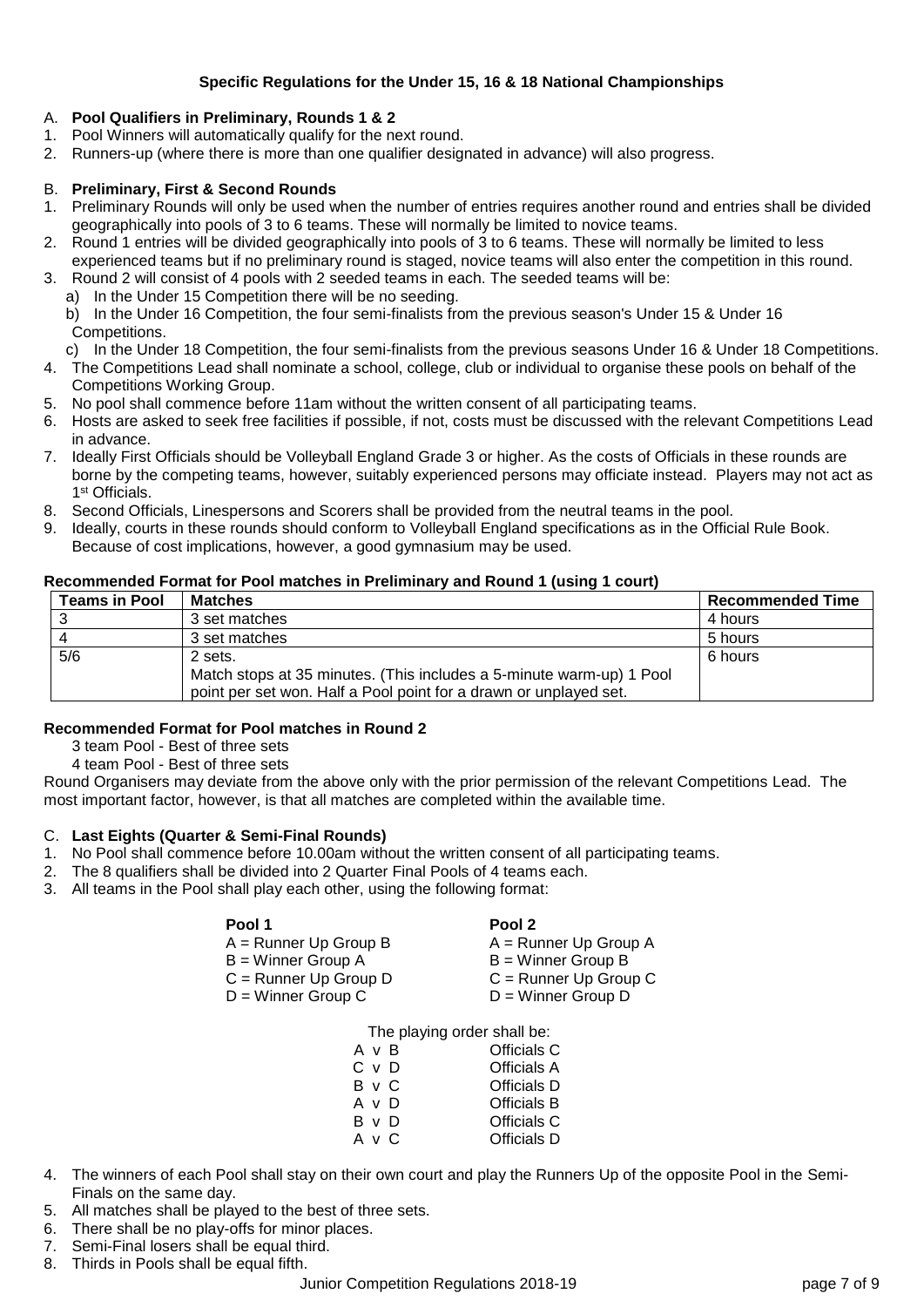- 9. Fourths in Pools shall be equal seventh.
- 10. Volleyball England will provide qualified 1<sup>st</sup> officials if possible. Teams may be expected to provide competent  $2^{nd}$ officials, scorers and at least 2 competent linespersons in neutral matches.
- 11. The team finishing fourth in their Pool will be expected to provide the linespersons and scorers for the semi-finals.

#### <span id="page-7-0"></span>D. **Finals**

- 1. The U18 and U16 Finals shall be the best of 5 sets as per FIVB Rules, the U15 Finals shall be best of 3 sets.
- 2. Volleyball England will provide all Officials after consultation with the Officials Working Group.
- 3. The "3 or 5 ball system" will normally be used.
- 4. The venue shall be decided annually by the Competitions Working Group.
- 5. A Team trophy shall be awarded to the Champions for which they shall be responsible for safe keeping & returning in time for presentation to the following years winners.